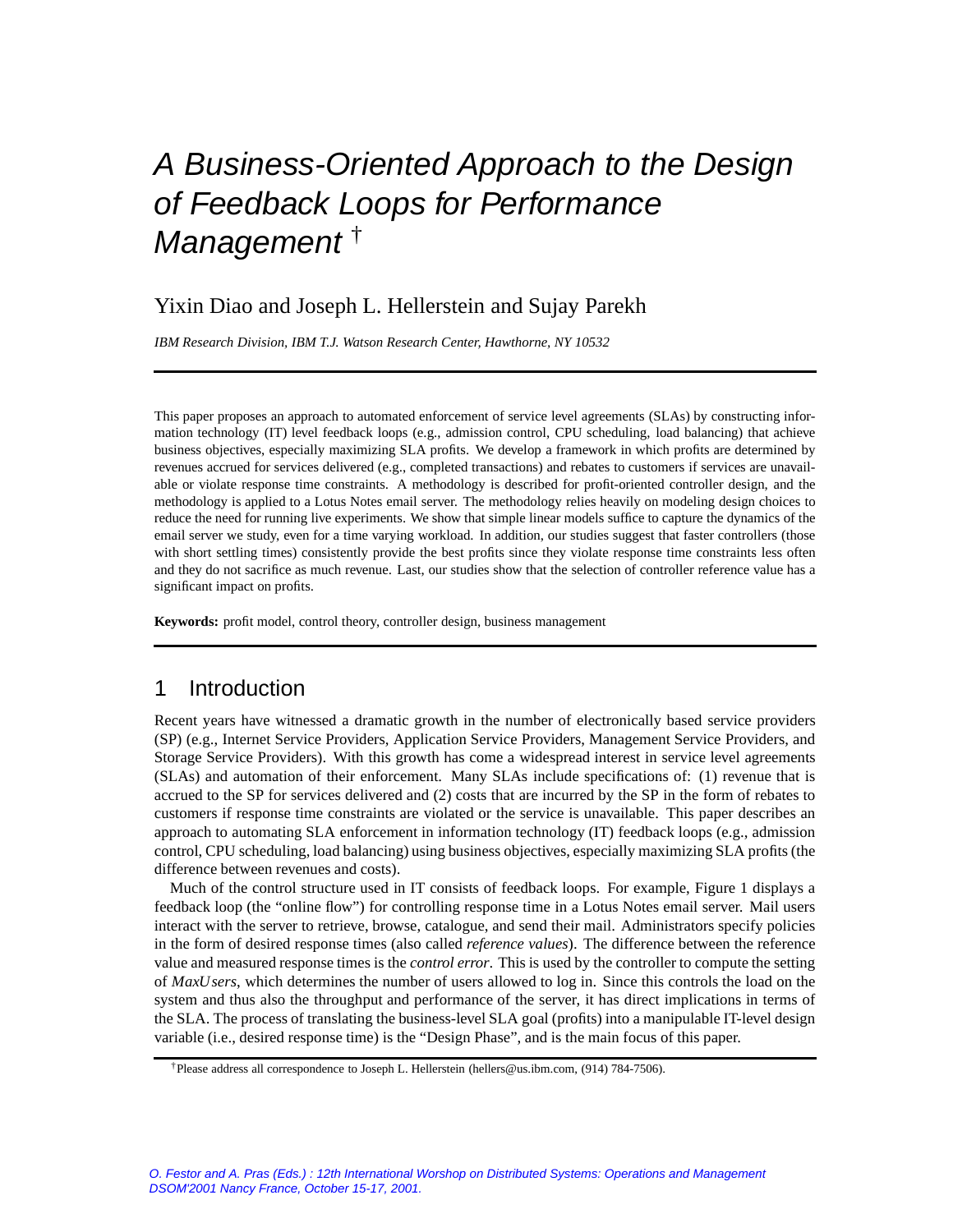

**Fig. 1:** Admission control feedback loop for Lotus Notes email server and the associated controller design process

Feedback loops have been widely studied in the field of control theory (e.g., [Oga97]). Typically, they are analyzed in terms of stability, steady state error, and transient response (e.g., rise time, overshoot, and settling time). Our interest is in a business oriented analysis, in particular, how to design controllers based on SLA profits (hereafter, just profits) of SPs. This has motivated our development of a framework that addresses the SLA costs and revenues associated with controller characteristics. Analysis based on this framework has yielded several results:

- A framework for constructing profit models by considering the revenues from completed transactions (throughput) and the costs from rejecting requests and from violating the response time constraint
- A methodology for designing controllers and specifying the reference value (see "design phase" in Figure 1) that maximize profits, which is based on a dynamic system model obtained through the system identification technique
- A simple first-order linear model may be sufficient to explain the basic dynamics needed to design and assess controllers (at least in the system we study), especially under heavy loads
- The choice of the reference value is affected by the profit model parameters, that is, a larger reference value is desired for the profit model more favorable to the revenues, but a smaller reference value is needed if the cost of violating SLAs is dominant
- Fast controllers (with a proper reference value) usually produce larger profits than slow controllers and oscillatory controllers (at least in the system we study)

Several areas of work relate to our efforts. Menasce et al. [MAFM00] describe an implementation that manages web server resources based on maximizing revenue (e.g., responding within 8 seconds so that users are not discouraged). However, they do not study the characteristics of control actions that are preferred nor is the choice of profit model considered. Liu et al. [LSW01] consider the optimization problem to maximize the SLA profits based on queueing-theoretic formulas, but the dynamic workload characteristics have not been addressed. Others (e.g., [PGH<sup>+</sup>01], [MWT00], [LSA<sup>+</sup>00]) have studied the performance characteristics of feedback controllers used for resource management. However, the relationship to profitability is unclear and so the desired controller characteristics cannot be determined. Much work has been done on pricing models for information systems such as pricing bandwidth and transactions (e.g., [FO98], [HL97]). However, these studies do not address the control characteristics that result in greater profits.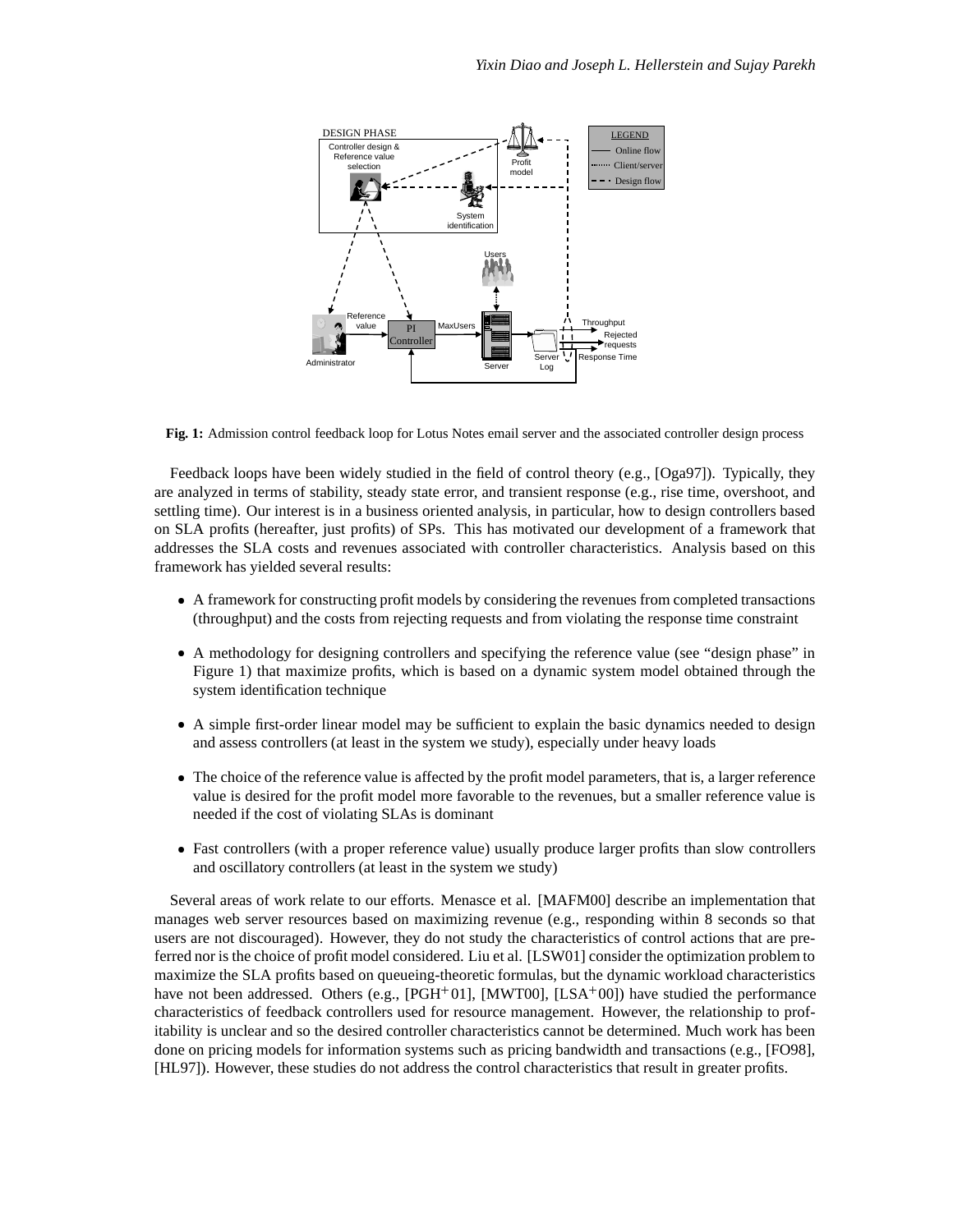The remainder of this paper is organized as follows. Section 2 specifies the profit models we use to compare controllers. Section 3 studies the profits possible with an open-loop system. Section 4 details our approach to controller design. Section 5 applies our design methodology to Lotus Notes. Our conclusions are contained in Section 6.

## 2 Profit Models

This section describes the profit models we consider. By profit model, we mean the terms and conditions in a service contract that specify the revenues received by a service provider and the costs they incur. We begin with a brief discussion of service level agreements (SLAs). A variety of SLAs have been published. [SLAa] describes template for frame relay SLAs. [SLAc] provides guidelines for the state of Texas, including considerations for response time, availability, and downtime. [SLAb] does the same for the University of Michigan IT. Synthesizing these and other SLAs, our perspective is that of a transaction oriented service with multiple classes of transactions and customers. As a notational convenience, we assume that transactions are unique to each customer so that subscripts refer to the type of transaction. Our profit model only addresses costs and revenues specified in service contracts. Further, our categorization is relatively simple. For example, we do not consider time-of-day or zone based pricing, although these additional factors can be incorporated (with some added notational complexity). Rather, our focus is on core considerations for costs and revenues and their relationship to the choice of feedback controllers.

We consider two ways in which SPs accrue revenue. The first is on a per transaction basis as it is common in many e-commerce environment. That is, if  $M_j(t)$  is the number of class *j* transactions that are processed by the SP during the *t*-th time period and the requestor is charged *r<sup>j</sup>* for each class *j* transaction, then during the *t*-th time period the SP receives revenue of  $R_T(t) = \sum_j r_j M_j(t)$ . The subscript *T* is used to indicate that the revenues are obtained on a per transaction basis. Per transaction pricing has operational overheads in terms of logging requests received at the server and postprocessing these logs. Another approach is timebased charges that are independent of the volume of data transferred, such as those used for long distance telephone calls. Here,  $r_j$  is in units of money per time interval. So,  $R_I(t) = \sum_j r_j$ , where the subscript *I* is used to indicate interval-based revenues.

We address two kinds of contractual terms that impose costs on SPs. The first occurs if there is a degradation in service quality. Specifically, we assume that for the *j*-th transaction class there are contractual terms that specify a **response time constraint**  $W_j$  such that if the response time of a class *j* transaction exceeds  $W_j$  during a time interval, the SP incurs a penalty of  $c_j$ . A transaction oriented model results in costs  $C_T(t) = \sum_j c_j N_j(t)$ , where  $N_j(t)$  is the number of class *j* transactions whose response times exceed  $W_j$  in the *t*-th interval. It may be that a transaction oriented cost model is impractical since considerable operational overhead may be involved with gathering per transaction SLA violations (e.g., response times must be collected for each transaction). An alternative is to use a probing station (e.g., such as what Keynote provides) to sample response times. This results in an interval-based approach. The cost model is  $C_I(t) = \sum_j c_j \phi_j(t)$ , where  $\phi_j(t)$  is an indicator that is 1 only if the definition of "exceeds within an interval" (e.g., average value, maximum value, 95th percentile) is satisfied in the *t*-th interval. Note that  $\phi_j(t) = 1$ implies that  $N_j > 0$ . There is a second kind of contractual cost as well–the penalties incurred if the service is unavailable. In the transaction oriented model, this results in a cost of  $C_T'(t) = \sum_j c_j' N_j'(t)$ , where  $c_j'$  is the cost for refusing to serve a transaction and  $N_j'(t)$  is the number of refused transactions. The interval oriented model is  $C'_I(t) = \sum_j c'_j \phi'_j(t)$ , where  $\phi'_j(t)$  is an indicator that specifies if the *t*-th interval meets the criteria for rejected transactions. As before,  $\phi'_j(t) = 1$  implies that  $N'_j > 0$ .

**Tab. 1:** Profit model components

|      | Interval               | Transaction           |
|------|------------------------|-----------------------|
| R(t) |                        | $\sum_i r_i M_i(t)$   |
| C(t) | $\sum_i c_i \phi_i(t)$ | $\sum_{i} c_i N_i(t)$ |
|      |                        |                       |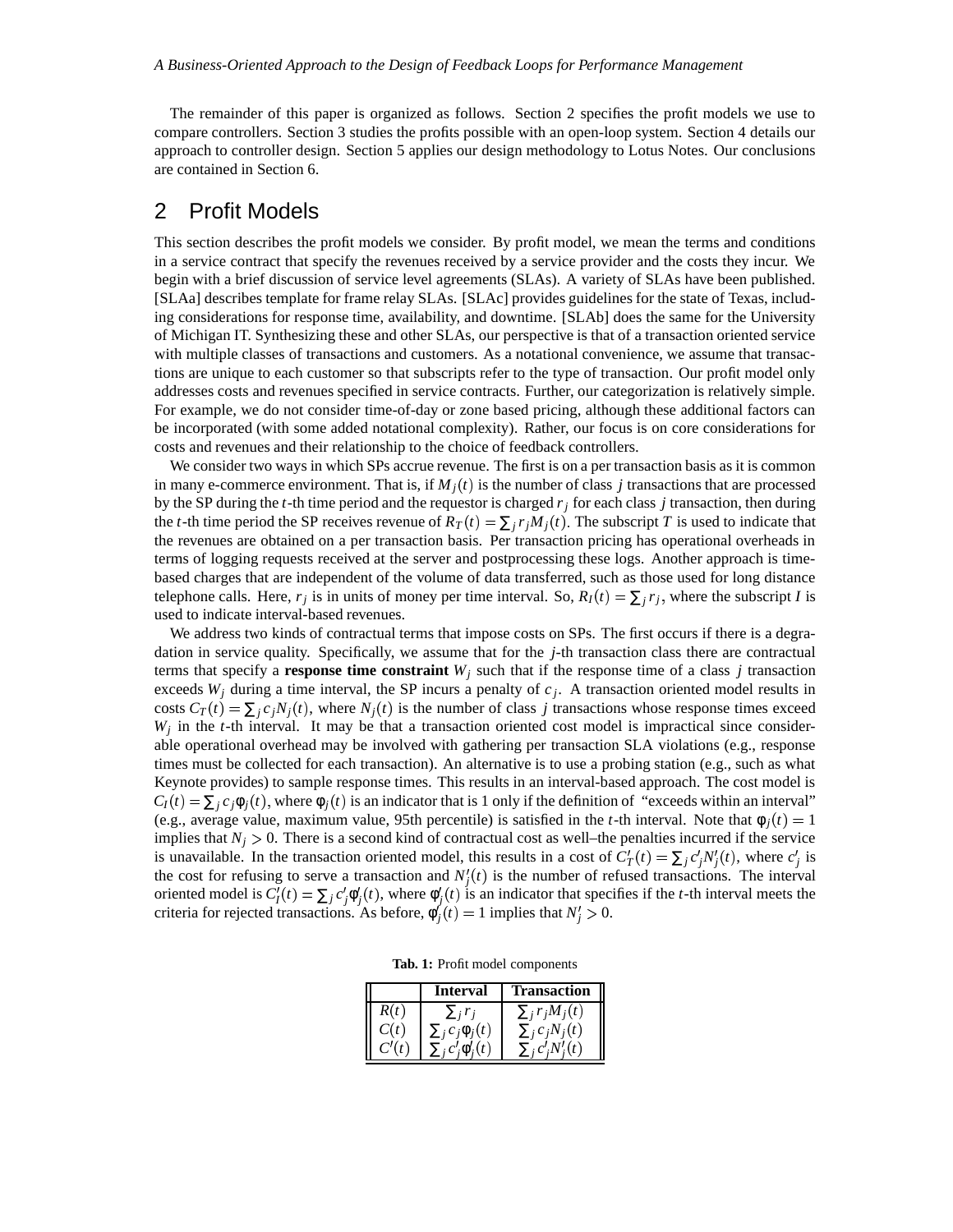

**Fig. 2:** Schematic of the Simulation Model of the Lotus Notes eMail Server

The various components of the profit models for both interval and transaction-based models are summarized in Table 1.

Having two different models (transaction-based and interval-based) for each of the three components of profit means that there are eight different profit models. A profit model can be specified by a string of the form  $\{T, I\}^3$ . For example, *TII* refers to the model for which revenue is transaction based, response time violations are interval based, and availability is interval based. That is  $P_{TH} = \sum_{t} R_T(t) + C_I(t) + C_I'(t)$ . While there are eight potential profit models, there are some constraints. Consider a model that uses interval-based revenue. Then, the customer should be very concerned if  $c_j' = 0$  since the SP can optimize profits by refusing all transactions. This follows from the observation that: (1) SP revenues are unaffected by the number of completed transactions and (2) the SP incurs no cost if we never violate the response time constraint.

Several generalizations are possible using the foregoing framework. First, it may be that a transaction begins in class *j* and then, based on the resources consumed, becomes a class *k* transaction. (This is common in multi-level feedback control systems.) Thus, a more complex pricing policy can be used. Another generalization is to consider different pricing models for each transaction class. That is, class *j* might be *TII* and class *k* might be *IIT*.

# 3 Open-Loop Profits

To motivate the need for feedback control, this section studies the profits of an open-loop (no feedback) approach to specifying *MaxUsers*. By open-loop, we mean that *MaxUsers* is a constant.

In [PGH 01], controller design is performed by running experiments against a product level Notes server, an approach that provides accuracy but is quite time consuming. Fortunately, we were able to construct a fairly accurate queueing simulation of the Notes server. We use this as our live system (even though it is simulated). The structure of the simulated system is displayed in Figure 2. Potential users must pass through admission control, which is gated by the *MaxUsers* parameter. Once admitted, users cycle through two states: (1) thinking and (2) waiting for a response to an RPC (remote procedure call) submitted to the Notes Server. Admission control rejects users if the number of users present in the system exceeds *MaxUsers*. Actually, the details here are a bit more involved since admission control is exercised only for *OpenDB* RPCs. However, subsequent RPCs will fail unless the *OpenDB* succeeds. Our simulation addresses these details. Once admitted to the Notes system, users remain for the duration of their session. We use data from the testbed described in [PGH<sup>+</sup>01] to obtain think times, service times, and session lengths for the simulations. The duration of our simulation is 6 hours, including a one hour warm-up period. We found that the average response times produced by the simulation are within 1% of those of the testbed with the production Notes server.

To analyze the profits of the open-loop system, we simplify matters somewhat. First, only a single class is considered, and so we drop the subscript *j*. Also, we use transaction-based revenues, and interval based costs for SLA violations. For simplicity, we set *c'* to 0 to ignore the cost of refusing to serve a transaction. This is valid in the sense that we can build this cost into the transaction-based revenue model as loss of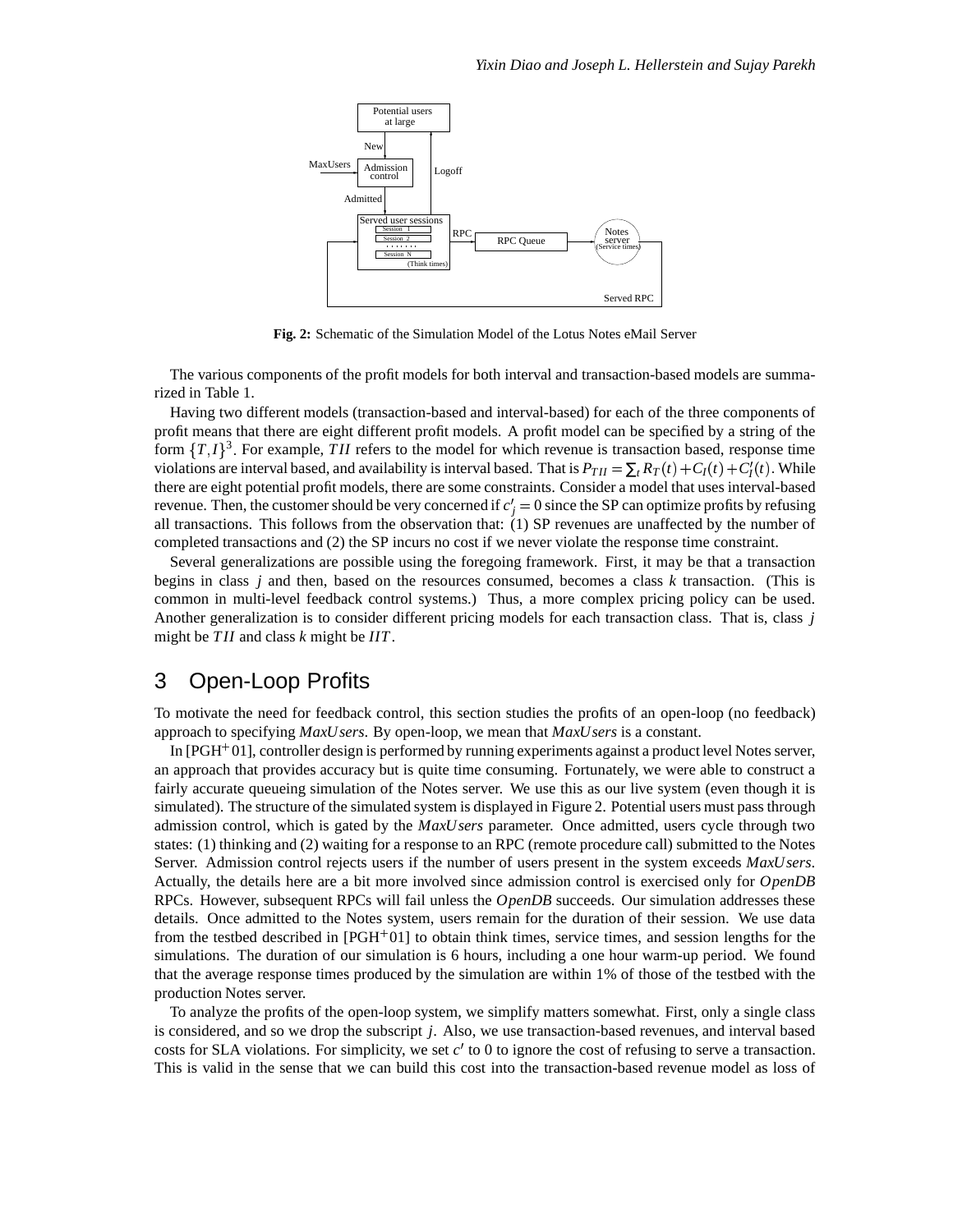

**Fig. 3:** Behavior of the Open Loop System

profit from rejecting the transactions. We refer to this as the *TI* model. That is,

$$
P_{TI} = \sum_{t} (rM(t) - c\phi(t)).
$$
\n(1)

We set the response time constraint, *W*, to 3 seconds, and we use the following three sets of parameters for the *TI* model: (1)  $r = r_0$  and  $c = c_0$  to indicate that both the revenue and cost are important. (2)  $r = r_0$  and  $c = c_0/5$  to indicate that the cost is relatively less important compared to Case 1. (3)  $r = r_0/5$  and  $c = c_0$  to indicate that the cost is relatively more important compared to Case 1. Here, we have  $r_0 = 0.02$ , and  $c_0 = 1$ .

Figure 3 displays simulation results for *MaxUsers* = 100 with a sampling period of 5 seconds. The total profits obtained during these 5 hours are given in the title of the figure for each set of model parameters. The dashed line in the third plot ("Measured RT") indicates the response time constraint *W*. Note that we vary user average user think times as follows: Period 1 (Hour 1-2): 10s, Period 2 (Hour 2-4): 3s, and Period 3 (Hour 4-6): 10s. As seen in Figure 3, load is light during periods 1 and 3 (e.g., the queue length is much less than *MaxUsers*) and heavy during period 2. Thus, it is not surprising that in period 2, transaction completions increase, but so do SLA violations. However, the increase in completions is modest because the system reaches saturation. That is, we have a large increase in cost (because of the SLA violations) but only a small increase in revenue. Thus, less profit is generated during this period.

We draw two insights from this example. First, a simple admission control policy can be used to maximize revenue if load is light: Accept all requests for service. However, the policy when load is heavy is considerably more complex since there are trade-offs between gaining revenue from increased transaction completions and avoiding the costs of violating response constraints by rejecting requests for service.

Second, a static setting of *MaxUsers* can be found using trial and error to maximize the profits. However, running a substantial number of experiments on the live system is time consuming. Further, the optimal value of *MaxUsers* will change if there is a change in think times and/or service times. These observations motivate our interest in a feedback controller that automatically adjusts tuning controls as workload changes so as to improve profits.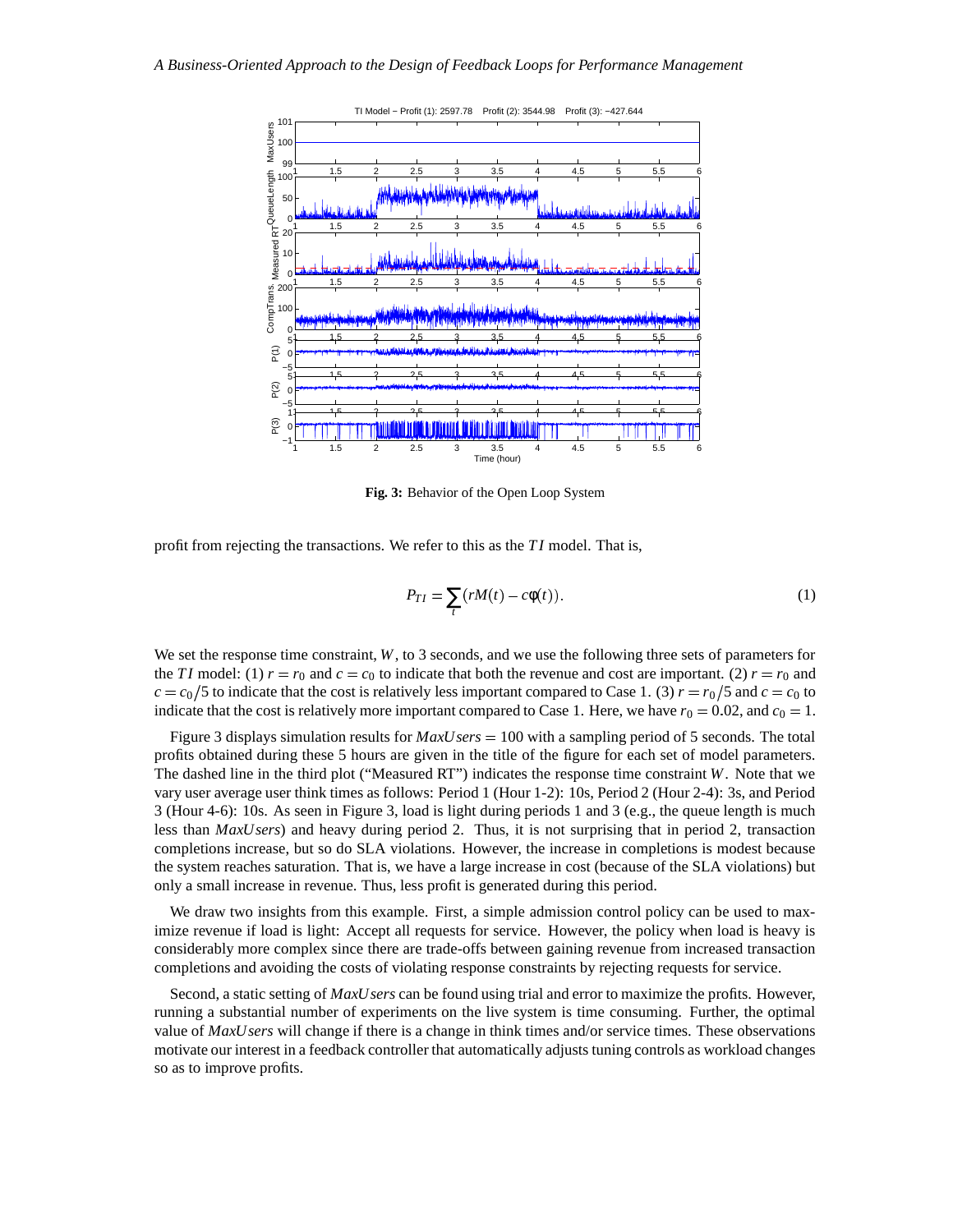

**Fig. 4:** Transient Response Characteristics

# 4 Profit-Based Controller Design

This section describes our approach to designing feedback controllers for performance management based on the profit models introduced in Section 2. We begin with a brief review of control theory, and then describe our design methodology. Throughout, we use the Lotus Notes email server as a running example.

#### 4.1 Control Theory Background

Control theory provides a systematic approach to designing controllers. The classical theory assumes a linear, time invariant, deterministic system (although there may be multiple inputs and multiple outputs). The system being controlled has one or more actuators (tuning controls). In our case, the actuator is *MaxUsers*, the maximum number of users that may concurrently retrieve their email. The system outputs one or more metrics that are used by the controller to update the tuning control. In our case, these metrics are response times, throughputs, and rejected requests since these metrics are needed to compute profit. There may also be load disturbances in the system, such as time varying service times and think times. Indeed in Lotus Notes, we are concerned with how to adjust *MaxUsers* to compensate for such load disturbances.

We consider a simple but widely used class of controllers–**proportional, integral (PI) control**. PI controllers compute the value of the tuning control (*MaxUsers* in our case) as

$$
K_p(e(t) + \frac{1}{T_i} \int_0^t e(x) dx), \qquad (2)
$$

where  $e(t)$  is the control error (difference between the reference value and the measured value of the controlled metric), and  $K_p$  and  $T_i$  are the control gains. Intuitively, there is a large adjustment of the tuning control if the absolute value of  $e(t)$  is large and/or the sum of past  $e(t)$ 's is large.

How are controllers evaluated? A primary concern is stability. That is, a bounded load disturbance should not result in an unbounded output (e.g., response time). Clearly, in information systems, unbounded output is impossible without unbounded load. More commonly, the problem is limit cycles in which the controller alternates between extreme settings of the controller without achieving the control objective. Such situations impair both adaptation and profitability.

Another commonly used metric to evaluate controllers is steady state error. In our context, steady-state error means that the response time achieved by the system differs from the reference (desired) value. In regulation applications (e.g., thermostats), steady state error is clearly undesirable. However, its impact is less clear in profit-based control in that we must quantify the revenue gained and lost as well as the cost incurred and avoided before a judgement can be made about the impact of steady state error.

A third criteria for evaluating controllers is transient response. By this, we mean how the output metrics fluctuate when the load disturbance changes (e.g., due to a change in think times and/or service times). Figure 4 illustrates the components of transient response of interest to us when there is a change in the workload. **Maximum overshoot** is the maximum deviation of the system output with respect to the reference value under the workload change. **Settling time** is the time required for the controller's response to be reduced to the point where the output metric varies by less than a prescribed amount (e.g., 3%).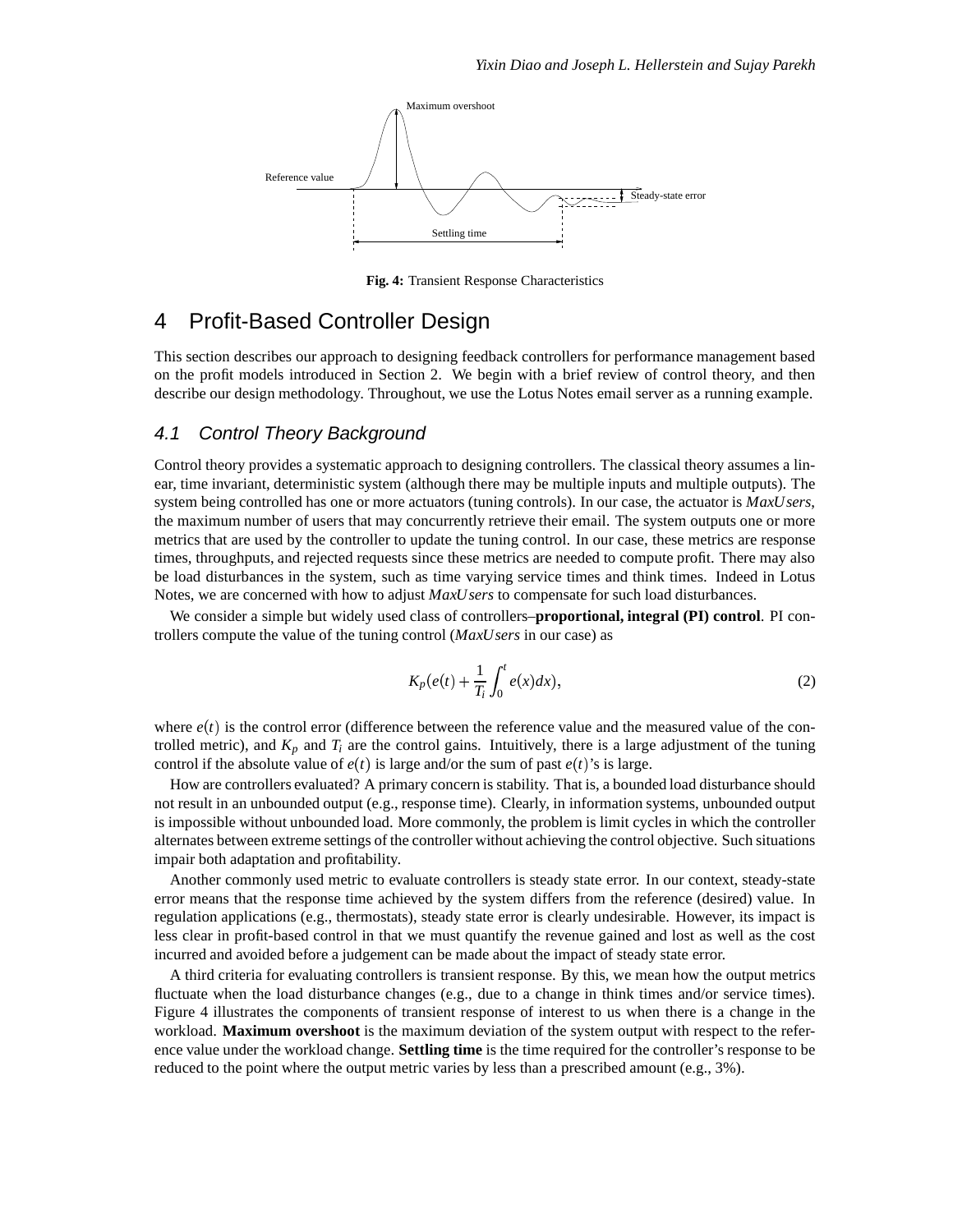- 1. Identify transfer functions (i.e., construct models) for response time, throughput, and rejected requests.
- 2. Select controller parameters to instantiate controllers with a wide range of transient responses.
- 3. Use the transfer functions from step (1) to compute the transient response of the controllers.
- 4. If the controllers are unstable or not sufficient diverse in their transient response, refine the parameters of the selected controllers and go to step 3.
- 5. Select a subset of controllers whose modeled profit are largest.
- 6. Compute profits for the selected controllers in the operational environment and choose the best settings for their reference values.
- 7. If the best profit obtained is acceptable, then stop. Otherwise, refine the parameters of the selected controllers and go to step 3.

**Fig. 5:** Methodology for Profit-Based Controller Design

#### 4.2 Design Methodology

This section presents our methodology for designing controllers using the profit models described in Section 2. The methodology is intended to be general purpose, and is detailed in Figure 5. We discuss it in detail below using the Notes admission control example with the *TI* profit model, as illustrated in Figure 1. In the rest of this section, we address steps 1-5, the modeling and analysis of candidate controllers. The next section contains the detailed studies used in step 6. The **operational environment** is the live system with closed loop control. For us, the live system is the Lotus Notes simulation described in Section 3.

Step 1 is system identification. System identification uses data from the live system to develop a mathematical model that relates output metrics (denoted by  $y(t)$ ) to tuning controls (denoted by  $u(t)$ ). The output metrics are response time, throughput, and rejected requests (since these are inputs to the profit models). In Figure 1,  $u(t)$  is *MaxUsers*. Consider the model

$$
y(t) = -ay(t-1) + bu(t-1).
$$
 (3)

Here, the value of the output metric at time  $t$  is a linear function of its value at time  $t - 1$  and the value of the control at  $t-1$  (there is a one time unit lag for the control to be in effect). We use batch least squares to estimate *a* and *b*. The data are obtained by varying  $u(t)$  sufficiently to be persistently exciting (e.g., as in [AW94]); we use  $u(t) = 250 - 150\cos(t\pi/720)$ . It turns out that Equation 3 accounts for 88% of the variability in response times. We attribute this very good fit to the fact that the system is under heavy load, and linear models (e.g., fluid models) have been shown to work well under such circumstances (e.g., [Mas97]).

Step 2 of Figure 5 selects the controller parameters to study. In our running example, we consider nine PI controllers specified by combinations of parameters chosen from  $K_p \in \{0.2, 2, 20\}$  and  $T_i \in \{2, 10, 200\}$ .

Step 3 studies the controllers specified in step 2 using the models constructed in step 1. These studies examine the response of controllers to load disturbances. Common sources of such disturbances are changes in user think times and service times. Although Equation 3 does not explicitly address either of these, we can view load disturbances as causing changes in  $u(t)$ . The disturbance process we consider in the running example increases  $u(t)$  by 20 at the 200th minute and decreases  $u(t)$  by 20 at the 300th minute. (The first 200 minutes are used as a warm-up period.)

Figure 6 displays how modeled response times are affected. The x-axis is time, and the y-axis is response time. The dotted line is the reference value, which in our study is 1. The nine combinations of  $K_p$ ,  $T_i$  are arranged in a matrix of plots with rows having the same  $T_i$  and columns having the same  $K_p$ . The controllers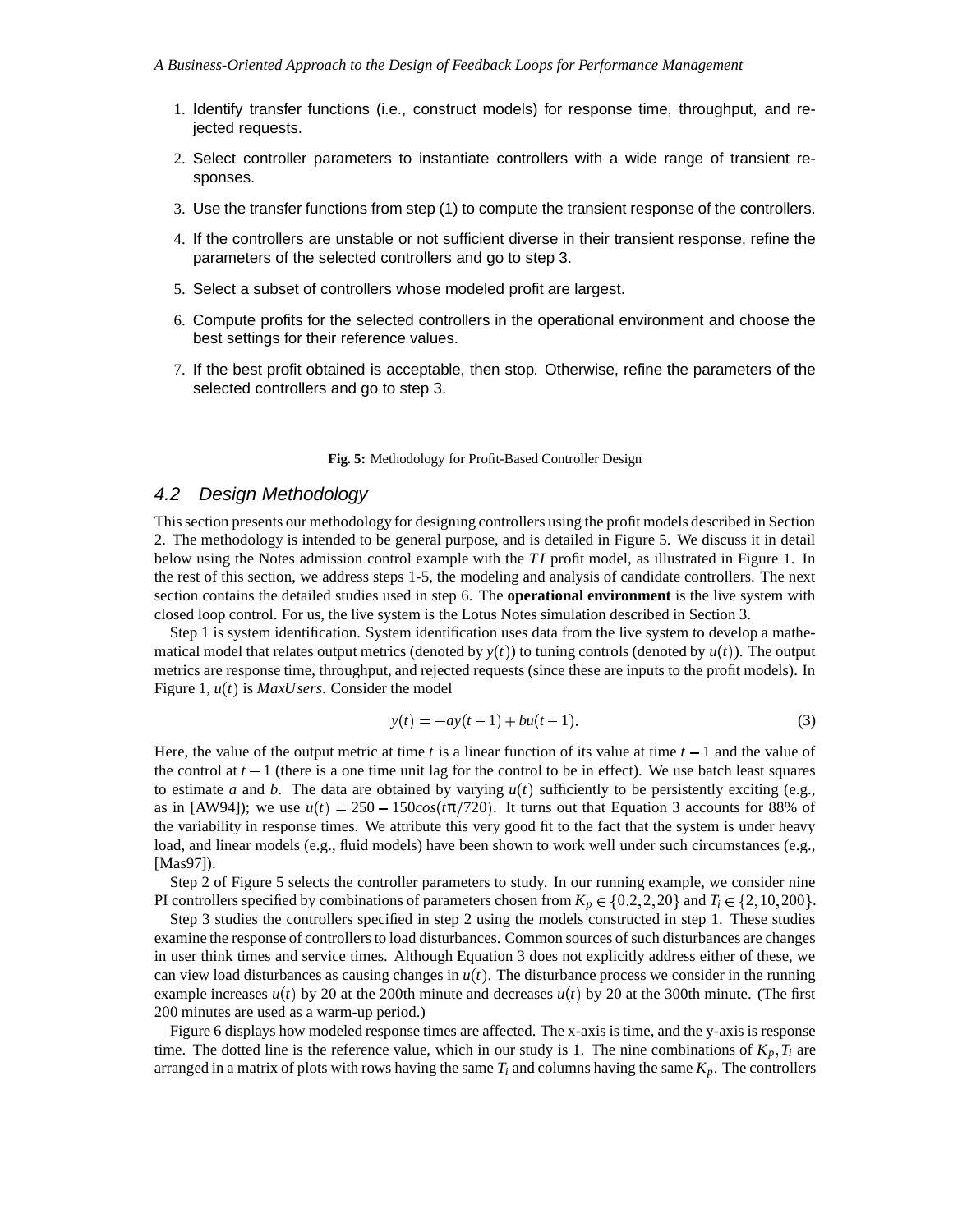

**Fig. 6:** Comparison of Transient Response Using First Order Models with Reference Value = 1

are numbered one through nine from left to right, and top to bottom. We have also studied the transient response of transaction completions to the same disturbance as used for response times. While the scale of the plots are different, their appearance are almost identical. Thus, in the interest of space, we do not include these plots.

In Step 4 we would like to ensure that the controllers span a sufficiently wide range of behaviors (e.g., fast, slow, and unstable). Otherwise, we repeat Step 3 with a different set of controller parameters. The plots in Figure 6 suggest that the nine controllers can be partitioned into three groups. Controllers 2, 3, and 6 are unstable, as can be seen by the large scale of the y-axis. Controllers 4, 7, and 8 have fairly long settling times (especially controller 7) compared with controllers 1, 5, and 9. We refer to the former as **slow controllers** and the latter as **fast controllers**. Observe that the maximum overshoot of the slow controllers is about the same as that of the fast controllers Only controller 7 has a significant steady-state error in the simulation time window.

How do the characteristics of the controller groups relate to  $T_i$  and  $K_p$ ? In general, increasing  $K_p$  results in a faster response. However, a very large  $K_p$  creates oscillations and possibly instabilities (e.g., as in controllers 2, 3, and 6).  $T_i$  is used to eliminate steady state error, with a smaller  $T_i$  having a stronger effect. However, if  $T_i$  is too small, stability is affected. The combined effect of  $K_p$  and  $T_i$  explains the 3 classes of controllers.

Step 5 compares the profits of the controllers using the transient responses in step 4. For the running example, we use the *TI* profit model and the same profit model parameters as in Section 3. Figure 7 shows the profits corresponding to the nine controllers, where each plot corresponds to one set of the parameter values for  $c, r$ . No profits are included for controllers 2,3,6 since they are unstable. Observe that the faster controllers–1, 5, and 9–consistently have the largest profits. This is because longer settling times are usually associated with more violated intervals. Also, note that controller 7 fares much worse than the other slow



**Fig. 7:** Comparison of Modeled Profits of the Controllers With Reference Value = 1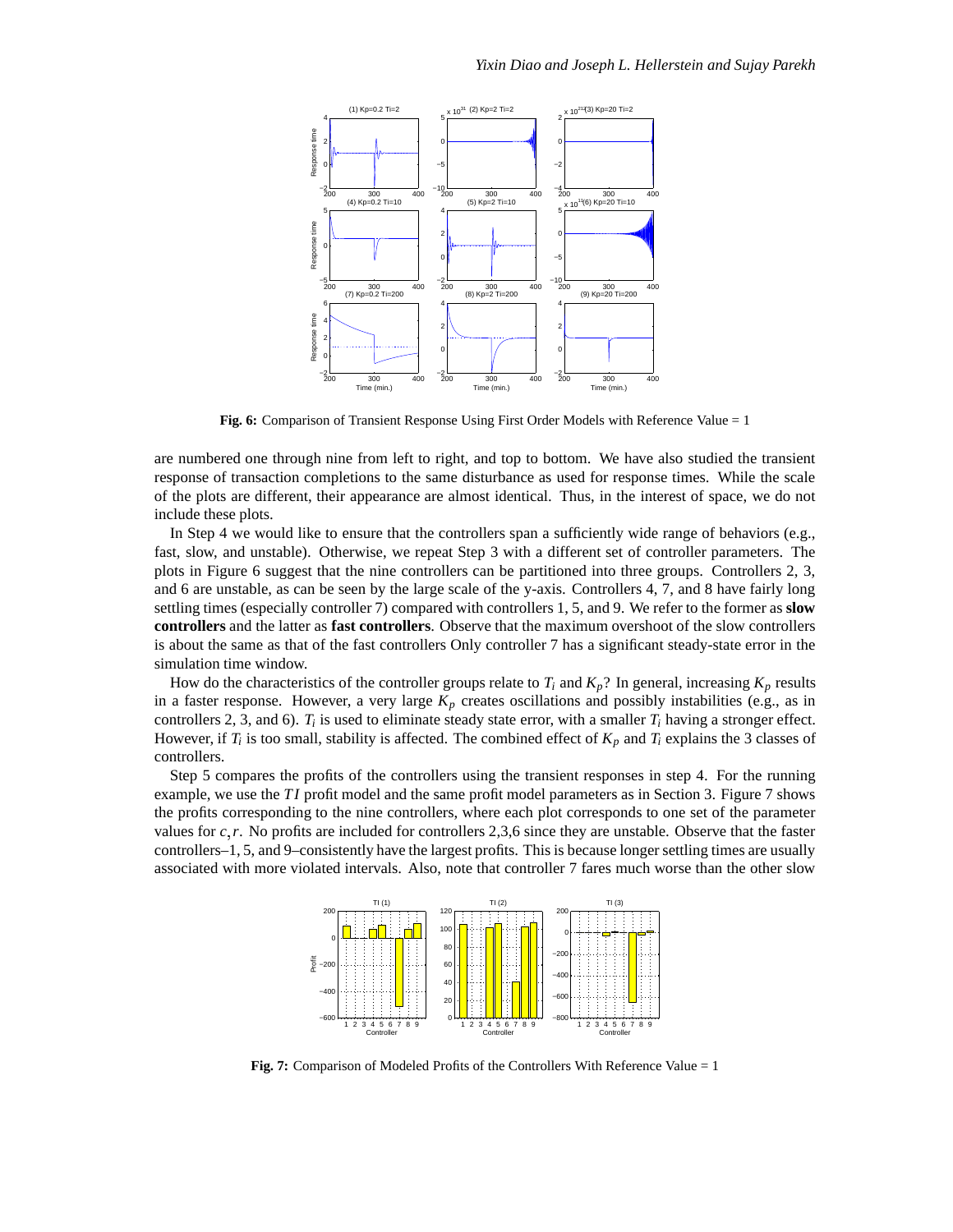

**Fig. 8:** Behavior of Controller 5

controller. Two characteristics of that controller contribute to this–it is the slowest of the slow controller.

We close this section with two observations. First, given that we are dealing with a stochastic system, the models we use are quite simple–first order deterministic linear models. Even so, these simple models are accurate in terms of the variability explained and thus provide a means to select a subset of the controllers to examine in more detail. We attribute this accuracy to our focus on heavy loads (where need for control is highest).

Second, we may be able to gain some insight into good settings for reference values. In particular, we know the standard deviation of the response time in the operational environment for the workloads we consider. Thus, if  $c/r$  is large, we want a low probability of violating the response time constraint while maximizing transaction completions. A good rule of thumb is to set the reference response time to be two standard deviations below the response time constraint (*W*).

## 5 Detailed Studies

This section conducts detailed studies of controllers using the simulated Notes system and the time varying workload described in Section 3.

We begin with a detailed examination of controller 5 ( $K_p = 2$ ,  $T_i = 10$ ) with a reference value of 1. Figure 8 plots *MaxUsers*, queue length, response times, transaction completions, and profits for the three values of *r*, *c* (see Section 3). Observe that *MaxUsers* is much lower between hours 2 and 4, the period during which think times drop from 10s to 3s. Also, comparing the total profits given in this figure with those in Figure 3, the open loop system, we see that controller 5 does considerably better than the open loop system for profit parameters 1 and 3, and there is little difference for the second set of parameters. The latter is a consequence of these parameters resulting in a relatively low cost for violating the response time constraint and so the benefit of the feedback loop is diminished. Indeed, if  $c = 0$ , it is preferred to have an open-loop system with a large *MaxUsers*.

Figure 9 shows the response times obtained by simulating the nine controllers (reference value is 1) for the same time varying workload. Note that the unstable controllers (2, 3, 6) have many large spikes in response times. The slow controllers (4, 7, 8) have fairly elevated response times during the period when think times are reduced (hours 2-4), although response times gradually decrease as these controllers adjust. The fast controllers (1, 5, 9) evidence only a small increase in response times at the second hour.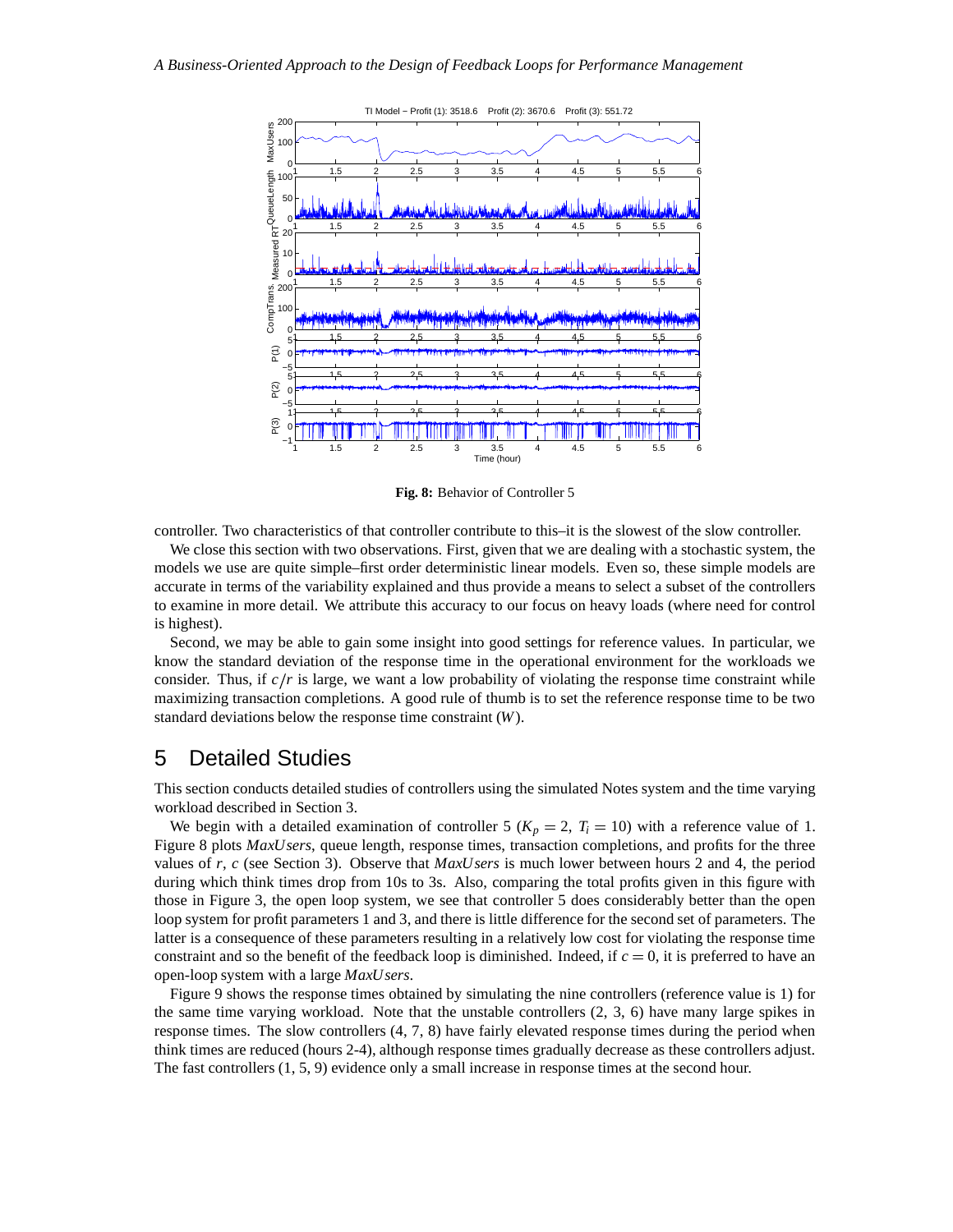

**Fig. 9:** Comparison of Controller Performance in the Operational Environment

The effect of these dynamics on profits is shown in Figure 10. There are two rows of three plots. The top row compares the nine controllers under the *TI* profit model. Note that the fast controllers are still the most profitable, followed by the slow controllers, and then the unstable controllers. The only exception to this is controller 7 when  $c/r$  is large, which is evidenced in the model results in Figure 6 as well. We attribute this to controller 7 having a very long settling time (although steady state error may play a role as well). The second row of plots in Figure 10 are for the *TT* profit model (i.e., both revenue and cost are transaction based). Here, we use  $r_0 = 0.05$ , and  $c_0 = 0.05$ . We see that the relative profit of the controllers remains unchanged. The foregoing suggests two insights, both of which require further study to validate. First, the simple linear models we use are sufficient to identify the relative performance of the controllers for the Lotus Notes system we study. Second, the relative performance of controllers is not strongly influenced by modest changes in the parameters of the profit models or even by the choice of profit model.

Can profits be improved with a different reference value? Figure 11 displays several plots of three representative controllers with reference value as the x-axis. The top row of plots have, respectively, completed transactions and violated intervals as their y-axis. We see that controllers 5 and 8 behave quite similarly in that completed transactions increase to the saturation point as the reference value is increased. However, the revenues of controller 5 (the fast controller) grow faster and its costs grow more slowly. Controller 2, an unstable controller, has far fewer transaction completions than either 5 or 8 and modestly more violated intervals. The impact on profits of these characteristics on profits is shown in the bottom row of plots. Controller 5 (which is fast) generally has more profits than controller 8 (slow). Controller 2's oscillating behaviors cause its profits to be the lowest since it has less revenue and its costs are not that much lower. Also, note that the preferred reference value depends on the parameters of the profit model and the controller. From these plots we conclude that the selection of controller reference value has a significant impact on controller profits. For example, fast controllers with modest oscillations should use a reference value that is modestly below the response time constraint since this reduces costs. Slower controllers do better if the reference value is closer to the response time constraint (*W*) since this increases revenue.

## 6 Conclusions

This paper proposes an approach to automated enforcement of service level agreements (SLAs) by constructing IT level feedback loops that achieve business objectives, especially maximizing SLA profits. To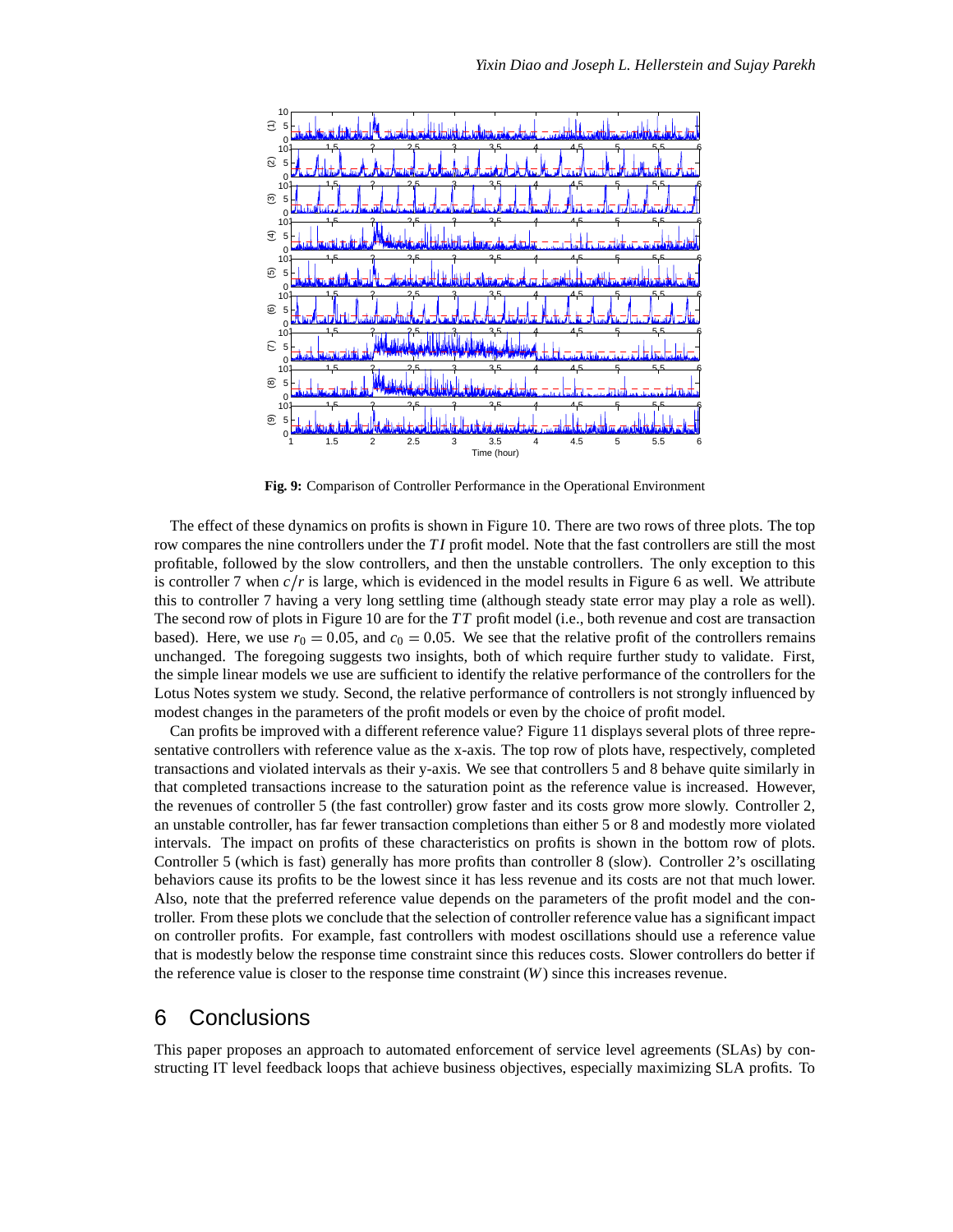

**Fig. 10:** Comparison of Profits in the Operational Environment

this end, we develop a model of the profits received by service providers as specified in service level agreements. Revenues accrue from services delivered (e.g., completed transactions), and costs take the form of rebates to customers if the service is unavailable or violates response time constraints. We propose a framework of eight profit models that consider whether a revenue or cost is obtained on a per transaction basis or by interval-based measurements.

Our methodology for controller design has steps for: model construction, selection of controller parameters, computation of modeled transient responses, evaluation of transient responses, controller pruning (subsetting) based on modeled profits, and detailed analysis of the selected controllers. The first several steps rely heavily on models of transient response. The last step also includes an analysis to select the controller reference value that maximizes profits (since this choice depends on the controller and the profit model parameters). One concern with this methodology is that the simple models constructed in the first step may not be sufficiently accurate for complex IT systems. Hence, controllers that are pruned based on modeled behavior may have done well in the live system. However, our studies of a Lotus Notes system with a time varying workload show that the ranking of controllers by profits that is obtained by the models is the same as that for the "live" system. Most likely this is due to our focus on heavy loads in that others have found linear models to be sufficient for modeling control dynamics. We focus on heavy loads since maximizing profits at light to moderate loads only requires maximizing transaction completions. In contrast, at heavy loads controllers must properly choose between increasing transaction completions to gain revenue versus decreasing violations of response time constraints to reduce costs.

Our study of Lotus Notes suggests that faster controllers (those with short settling times) consistently provide the best profits. This results from faster controllers having fewer cases of violating response time constraints and not sacrificing as much revenue since their undershoot of transaction completions is of short duration. Our studies also show that the selection of controller reference value significantly impacts profits. For example, fast controllers with modest oscillations should use a reference value that is modestly below the response time constraint since this reduces costs. Slower controllers do better if the reference value is closer to the response time constraint since this increases revenue.

The present study has identified several factors that potentially affect controller profits. Our next step is to study these systematically and in greater detail. This will provide the basis for follow-on work such as using non-linear models and developing optimal approaches to parameterizing controllers.

## References

[AW94] Karl J. Astrom and Bjorn Wittenmark. *Adaptive Control*. Addison-Wesley Publishing Company, 2rd edition, 1994.